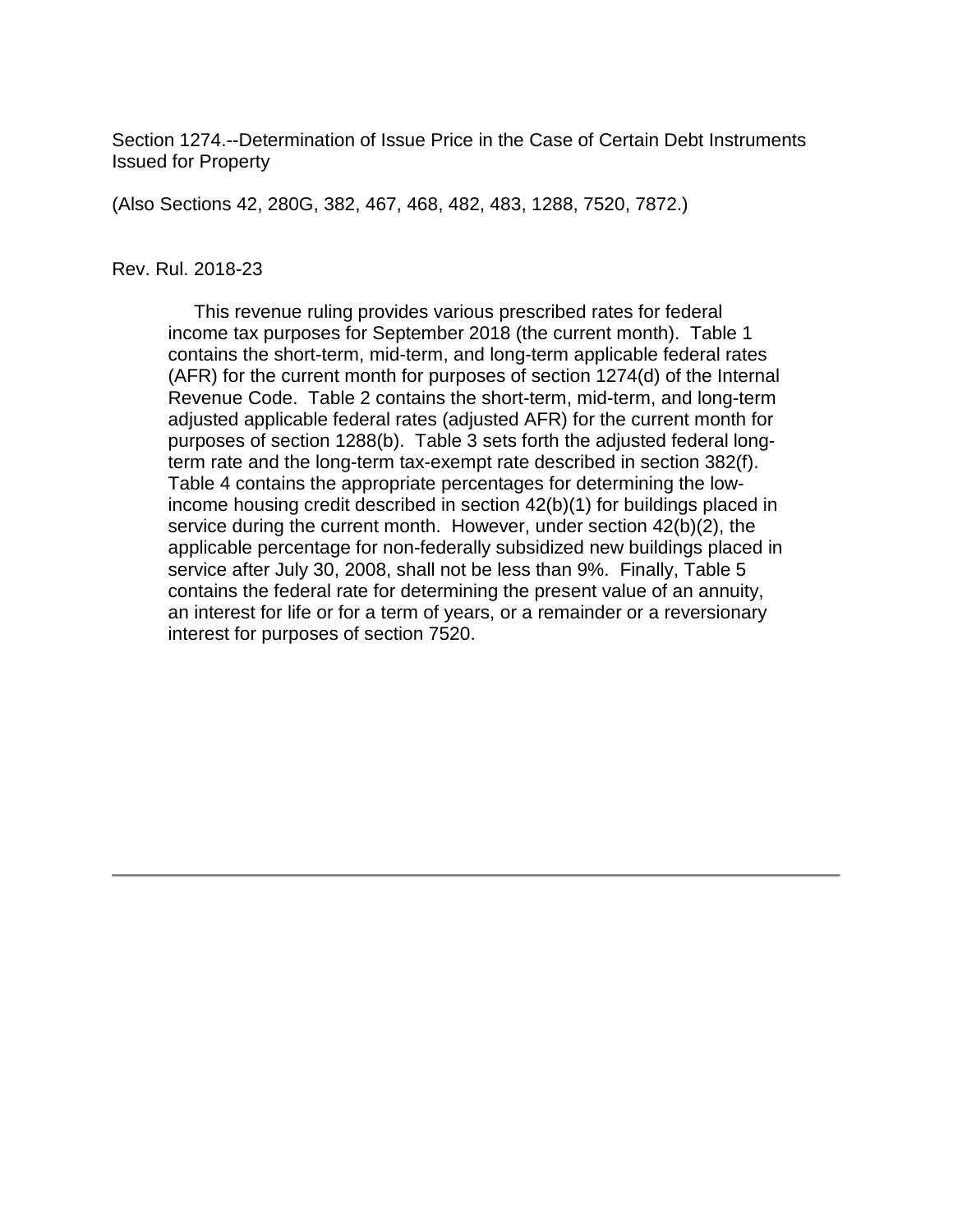# REV. RUL. 2018-23 TABLE 1

# Applicable Federal Rates (AFR) for September 2018

|          | <b>Period for Compounding</b> |            |                  |                |  |  |
|----------|-------------------------------|------------|------------------|----------------|--|--|
|          | Annual                        | Semiannual | <b>Quarterly</b> | <b>Monthly</b> |  |  |
|          |                               |            |                  |                |  |  |
|          |                               | Short-term |                  |                |  |  |
| AFR      | 2.51%                         | 2.49%      | 2.48%            | 2.48%          |  |  |
| 110% AFR | 2.76%                         | 2.74%      | 2.73%            | 2.72%          |  |  |
| 120% AFR | 3.01%                         | 2.99%      | 2.98%            | 2.97%          |  |  |
| 130% AFR | 3.27%                         | 3.24%      | 3.23%            | 3.22%          |  |  |
|          | Mid-term                      |            |                  |                |  |  |
| AFR      | 2.86%                         | 2.84%      | 2.83%            | 2.82%          |  |  |
| 110% AFR | 3.14%                         | 3.12%      | 3.11%            | 3.10%          |  |  |
| 120% AFR | 3.44%                         | 3.41%      | 3.40%            | 3.39%          |  |  |
| 130% AFR | 3.72%                         | 3.69%      | 3.67%            | 3.66%          |  |  |
| 150% AFR | 4.31%                         | 4.26%      | 4.24%            | 4.22%          |  |  |
| 175% AFR | 5.03%                         | 4.97%      | 4.94%            | 4.92%          |  |  |
|          | Long-term                     |            |                  |                |  |  |
| AFR      | 3.02%                         | 3.00%      | 2.99%            | 2.98%          |  |  |
| 110% AFR | 3.33%                         | 3.30%      | 3.29%            | 3.28%          |  |  |
| 120% AFR | 3.63%                         | 3.60%      | 3.58%            | 3.57%          |  |  |
| 130% AFR | 3.94%                         | 3.90%      | 3.88%            | 3.87%          |  |  |
|          |                               |            |                  |                |  |  |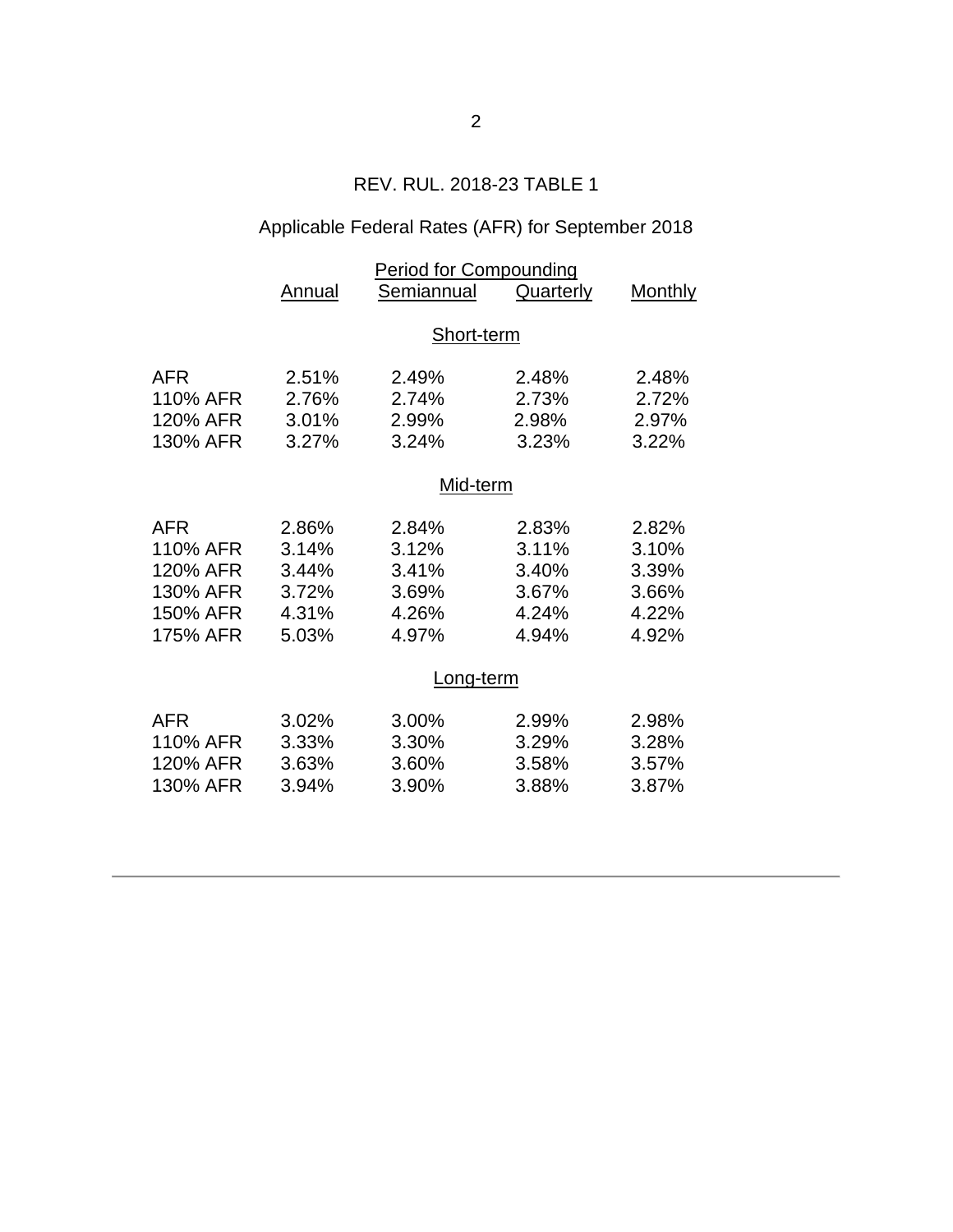## REV. RUL. 2018-23 TABLE 2

# Adjusted AFR for September 2018

|                            | Period for Compounding |            |           |         |  |
|----------------------------|------------------------|------------|-----------|---------|--|
|                            | Annual                 | Semiannual | Quarterly | Monthly |  |
| Short-term<br>adjusted AFR | 1.90%                  | 1.89%      | 1.89%     | 1.88%   |  |
| Mid-term<br>adjusted AFR   | 2.17%                  | 2.16%      | 2.15%     | 2.15%   |  |
| Long-term<br>adjusted AFR  | 2.29%                  | 2.28%      | 2.27%     | 2.27%   |  |

# REV. RUL. 2018-23 TABLE 3

| Rates Under Section 382 for September 2018                                                                                                                                           |          |
|--------------------------------------------------------------------------------------------------------------------------------------------------------------------------------------|----------|
| Adjusted federal long-term rate for the current month                                                                                                                                | 2 29%    |
| Long-term tax-exempt rate for ownership changes during the<br>current month (the highest of the adjusted federal long-term<br>rates for the current month and the prior two months.) | $2.32\%$ |